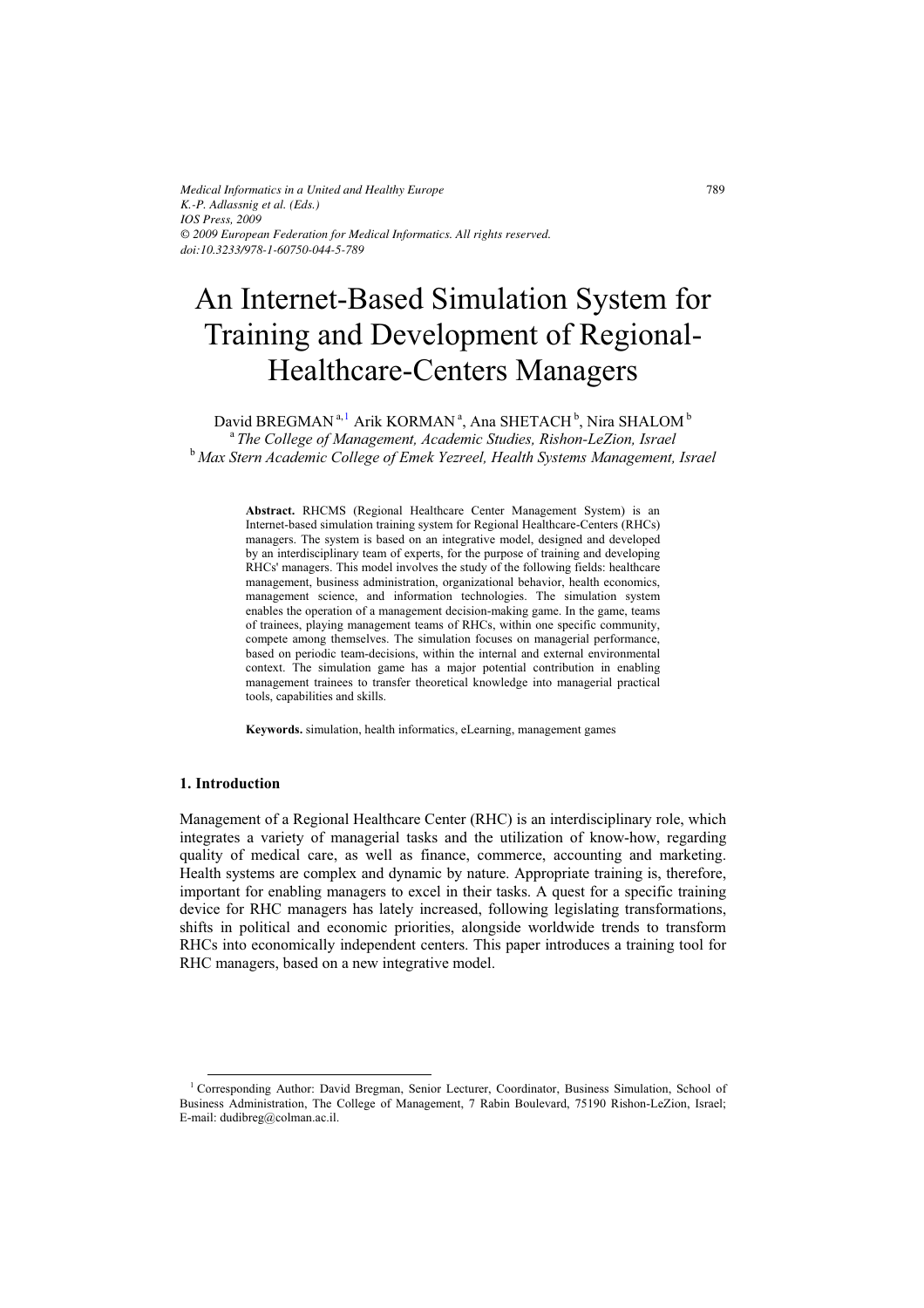# **2. Simulation Tools and Techniques**

Following the rapid development of computer systems since the 1950s, simulation languages and software tools have been used for designing and analyzing models, which describe complex systems and processes. The use of simulation techniques is especially relevant in complex situations, where mathematical models or operations research techniques are not capable of finding optimal solutions, given a set of constraints. Simulation models imitate the behavior of systems, and can dynamically predict the development of situations over time. Simulation methods are commonly used to support managerial and other professional decision-making processes [1, 2].

**Management simulation games** are widely used for training management teams and students. In these games, virtual marketplaces simulate real worlds. Using simulation games, as a tool for practicing new management patterns in health systems, offers the following advantages:

- It allows for the learning of complex internal interactions between various components of a health system, and its environmental context.
- It offers experience and deeper understanding of expected developments and changes.
- It deepens the understanding of the system's characteristics, throughout the design phase.
- It enables assessing the relative importance and interdependency of various factors and components.
- It allows for examination of a system's reaction to new policies, standards, and institutional changes.

**Simulation within healthcare**. Simulation techniques are commonly used as a tool for practicing and assessing medical expertise. Most simulations in the field of medicine focus on clinical issues, medical education, nursing, and medical decision making [3–5]. Nowadays, there is a tendency to apply simulation techniques in healthcare management and administration, in order to improve quality of service and patient safety, particularly as analysis and design tools. Simulation games are used for training decision makers, mainly in hospitals. These games generally focus on finance and resource allocation. Within hospitals, a vast use of simulation tools is applied in the management of emergency and disaster situations [6]. The emphasis, in these cases, is on decision-making under pressure, and appropriate resource allocation, to assure best possible care, while avoiding bottlenecks in patient flow, through different diagnostic and treatment stations.

#### **3. The Simulation System**

Healthcare-related managerial simulation planning requires comprehensive knowledge and diversified skills. An interdisciplinary team of experts got together to initiate and develop the simulation system. Concept formation involved the study of the following fields: healthcare management, business administration, organizational behavior, health economics, management science, and information technologies. Modeling the system necessitated profound understanding of real-world, ongoing managerial processes, structures and performance measures. In order to acquire this knowledge, team members collected data, engaging in a series of in-depth interviews with RHC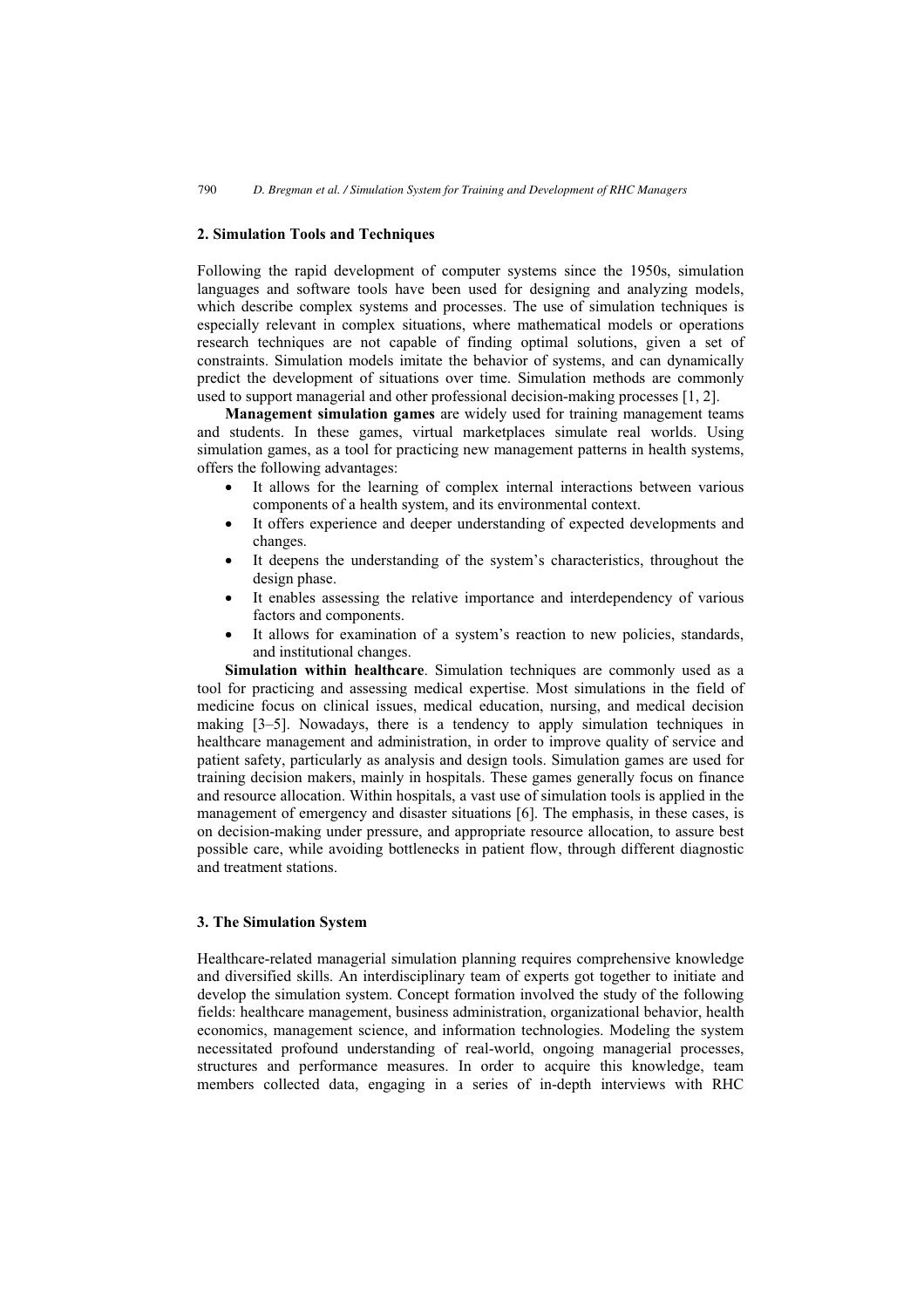managers, district executives, and headquarter executives from Israel's four Health Service Providers (HSPs). The findings revealed that the major objective of RHCs is to provide equal and qualitative health services to its clients, subject to monetary responsibility and regulatory constraints. In order to materialize this objective, the term "quality" was defined along two dimensions:

- Clinical quality measures: Quality of treatment, prevention programs, case management, diversity of health services, etc. It offers experience and deeper understanding of expected developments and changes.
- Service quality measures: Quality of equipment (modernization level and maintenance), overall waiting-in-queue time, ongoing operations management (purchasing, medications, maintenance, outsourcing usage), etc.

The simulation design was based on an interdisciplinary business simulation-game course, which is taught at the school of Business in the College of Management Academic Studies, during the final year of post-graduate studies [7]. Teams submit their decisions on a periodic basis through a web-based interface that is accessible anytime, and from any location. Decisions are filled in, using common form elements including text boxes, selection lists, check boxes, etc. The system interface allows trainees to view both current and accumulated information, concerning their decisions and outcomes, and see related industry and competitor data. Based on the information displayed, students can revise their strategy and make operational decisions for the upcoming quarter. Each team of trainees simulates an RHC management team belonging to a different HSP. All teams compete within one particular community. Decisions are made on a periodic basis and uploaded online. Each period reflects one quarter of a year in the real world. The simulation system generates outcomes for each RHC management team, based on their decisions, on environmental changes, and on dynamic model parameters.

**Decision domains.** Periodic decisions address five characteristics of healthcare management:

- Operations management
- Prevention programs and clinical quality assurance
- Human resources (HR) management and development
- **Marketing**
- x Financial management

**Initial and periodic data.** Initial and periodic data, presented to the simulation teams, regarding their RHC and the regional environment, includes the following:

- Regional population figures, broken down by age, socioeconomic condition, education level, chronic diseases, social and cultural attributes, and other health characteristics.
- Number of RHC customers, broken down by age, socioeconomic condition, education level, chronic diseases, social and cultural attributes, and other health characteristics.
- RHC workforce size and breakdown (physicians, nurses, paramedical staff, and administrative staff).
- x RHC financial resources: Initial budget, expenditure rates, and categories (rentals, salaries, hospital admissions, medicine, maintenance, etc.).
- Additional resources: equipment, fixed assets, etc.
- List of services provided by the clinic: Primary and secondary health services.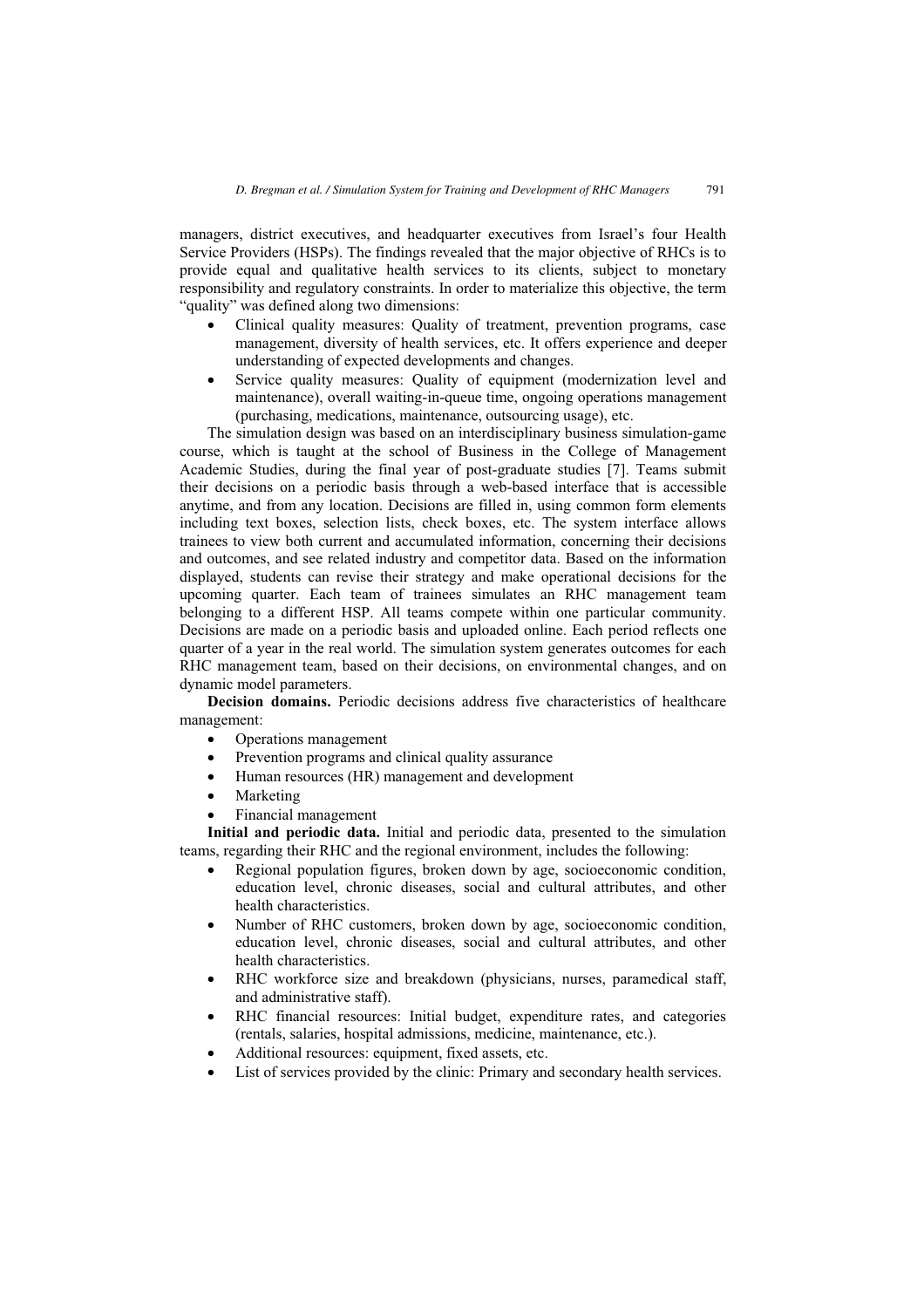#### 792 *D. Bregman et al. / Simulation System for Training and Development of RHC Managers*

**Trainee objectives and budgetary considerations.** The objectives of the decision makers are as follows: Providing constantly enhanced quality of care assurance to RHC customers; developing health promotion programs; maintaining a reasonably balanced financial situation; increasing customer satisfaction; obtaining a relatively high market share by holding on to current customers and attracting new ones. The financial performance of each RHC is examined using standard financial statements: Income Statement and budget utilization reports. RHC income is derived from the following: Total number of clients (capitation), customers' age groups breakdown, rate of severely ill patients, extended insurance policies, profitable extra-health services and donations. RHC expenses including hospitalizations, fees and salaries, equipment purchase, medications, maintenance, etc., are affected by decisions made in each period, and by the simulation parameters.

**The performance evaluation tool.** The Health Value Added (HVA) tool is used for evaluating RHC team performance. HVA is a managerial strategic model that was

developed by "Maccabi Healthcare Services", Israel's second largest HSP.

The model defines health indicators and translates them into specific performance measures that integrate quality of care, member satisfaction, and costs [8].

Based on Economic Value Added (EVA) concepts [9] and focusing on HSP member health, HVA measures parameters relating to resources and processes, with the aim of the following major goals:

- Providing high quality of care.
- Maintaining a high level of member satisfaction.
- Achieving the above within a given budget.

Figure 1 presents the HVA performance output screen, on which the participants receive the periodic data regarding their RHC's results. **Figure 1.** Performance output screen



## **4. Evaluation of the Simulation**

The simulation time-span was adapted to the thirteen-week semester practiced in Israel. The game itself lasted for 8 weeks, representing a two-year period in the life of an RHC (one quarter per week). The simulation is, however, flexible, allowing for different settings and time frames. The simulation enables trainees with totally different backgrounds and experience to go through the training together. It provides for the opportunity to easily and rapidly arrive at a common starting point. It encourages mutual learning and widening of horizons by knowledge-sharing and ongoing communication. Experienced managers of various healthcare functions can thus expand their understanding of potential hazards and problems, while, at the same time, inexperienced administrating, medical or nursing staff, as well as students, can benefit from their colleagues' perspectives; when participating in the simulation within the